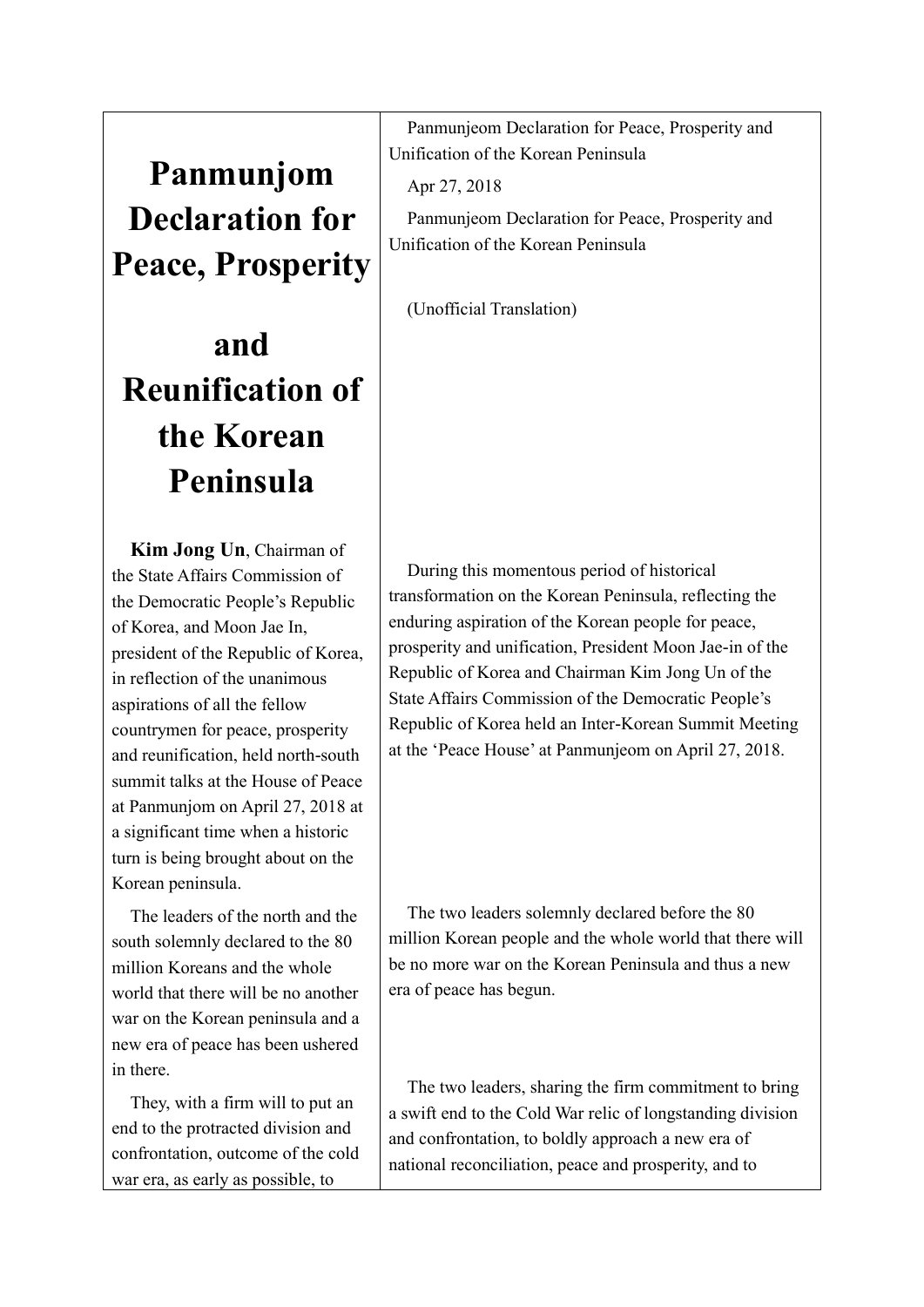open a new era of national reconciliation, peace and prosperity with determination and to improve and develop inter-Korean relations more positively, declared at the historic place of Panmunjom as follows:

**1. The north and the south will make an all-round and epochal improvement and development in their relations so as to reconnect the severed blood vessel of the nation and bring earlier the future of coprosperity and independent reunification.**

To improve and develop northsouth relations is a unanimous desire of all the fellow countrymen and an urgent demand of the times that brooks no further delay.

First, the north and the south affirmed the principle of national independence that the destiny of our nation must be decided by our nation itself, and agreed to bring about a turning point in the improvement and development of relations by thoroughly implementing inter-Korean declarations and all agreements already adopted.

Second, the north and the south agreed to hold high-level talks and other dialogue and negotiations in all fields at an early date in order to take proactive measures for putting into practice the issues agreed at the summit talks.

Third, the north and the south

improve and cultivate inter-Korean relations in a more active manner, declared at this historic site of Panmunjeom as follows :

1. South and North Korea will reconnect the blood relations of the people and bring forward the future of coprosperity and unification led by Koreans by facilitating comprehensive and groundbreaking advancement in inter-Korean relations. Improving and cultivating inter-Korean relations is the prevalent desire of the whole nation and the urgent calling of the times that cannot be held back any further.

 $\square$  South and North Korea affirmed the principle of determining the destiny of the Korean nation on their own accord and agreed to bring forth the watershed moment for the improvement of inter-Korean relations by fully implementing all existing agreements and declarations adopted between the two sides thus far.

 $\square$  South and North Korea agreed to hold dialogue and negotiations in various fields including at high level, and to take active measures for the implementation of the agreements reached at the Summit.

 $\square$  South and North Korea agreed to establish a joint liaison office with resident representatives of both sides in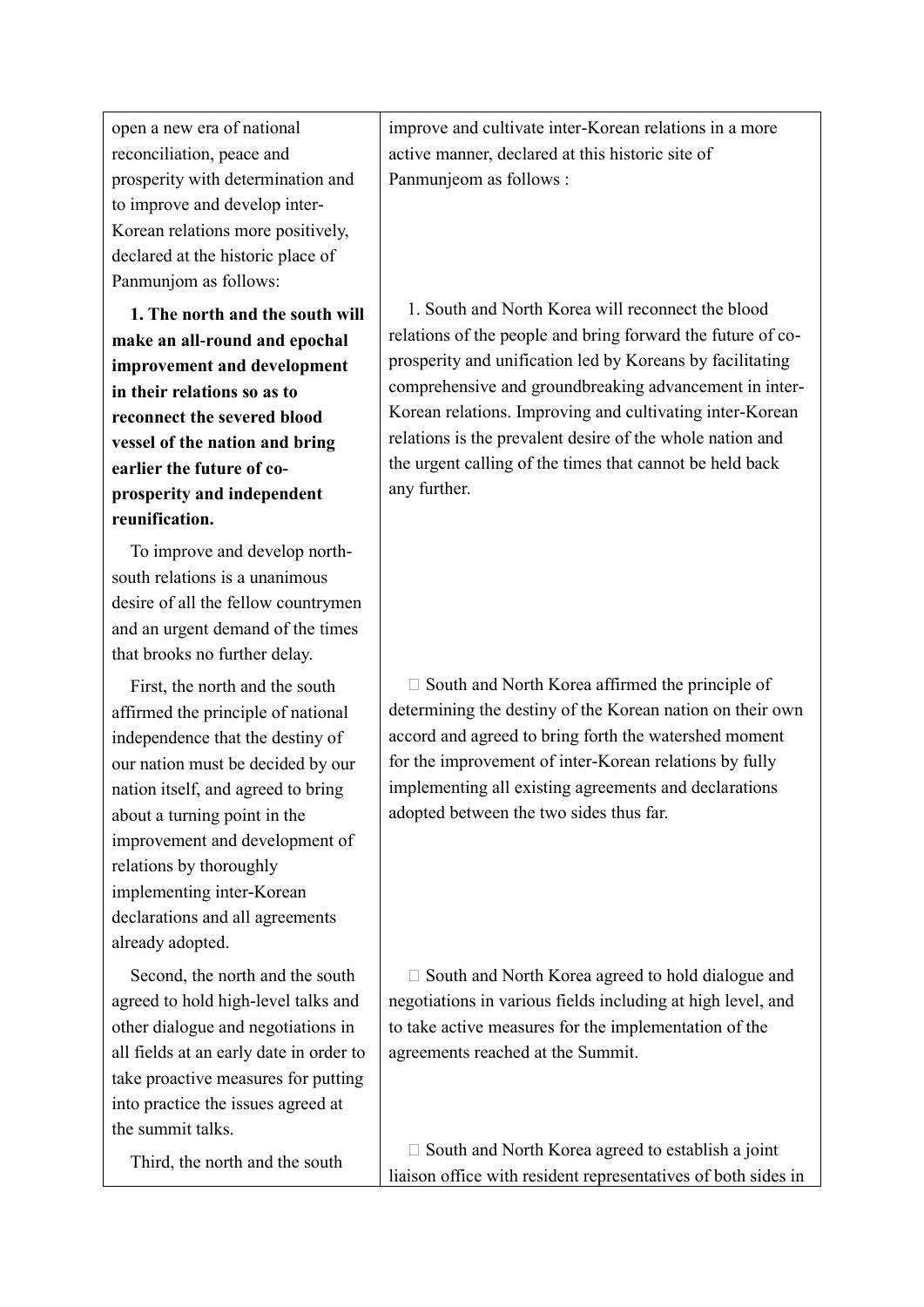agreed to set up a north-south joint liaison office permanently stationed by the authorities of both sides in the Kaesong area so as to keep close contact between them and ensure smooth nongovernmental exchanges and cooperation.

Fourth, the north and the south agreed to reenergize many-sided cooperation, exchanges, visits and contact of all social strata in order to stoke up the atmosphere of national reconciliation and unity.

They agreed to boost the atmosphere of reconciliation and cooperation at home by positively promoting joint events of the nation involving the authorities, parliaments, political parties, local autonomous and nongovernmental organizations and all other social strata to mark significant anniversaries common to both sides, including June 15, and to demonstrate to the whole world the resourcefulness, talents and united appearance of the nation abroad by jointly entering international games including the 2018 Asian Games.

Fifth, the north and the south agreed to strive for an immediate settlement of humanitarian issues caused by national division and open inter-Korean Red Cross talks in order to discuss and resolve various issues including the reunion of separated families and their relatives.

For the present, they agreed to arrange such a meeting on the

the Gaeseong region in order to facilitate close consultation between the authorities as well as smooth exchanges and cooperation between the peoples.

 $\square$  South and North Korea agreed to encourage more active cooperation, exchanges, visits and contacts at all levels in order to rejuvenate the sense of national reconciliation and unity. Between South and North, the two sides will encourage the atmosphere of amity and cooperation by actively staging various joint events on the dates that hold special meaning for both South and North Korea, such as June 15, in which participants from all levels, including central and local governments, parliaments, political parties, and civil organizations, will be involved. On the international front, the two sides agreed to demonstrate their collective wisdom, talents, and solidarity by jointly participating in international sports events such as the 2018 Asian Games.

 $\square$  South and North Korea agreed to endeavor to swiftly resolve the humanitarian issues that resulted from the division of the nation, and to convene the Inter-Korean Red Cross Meeting to discuss and solve various issues including the reunion of separated families. In this vein, South and North Korea agreed to proceed with reunion programs for the separated families on the occasion of the National Liberation Day of August 15 this year.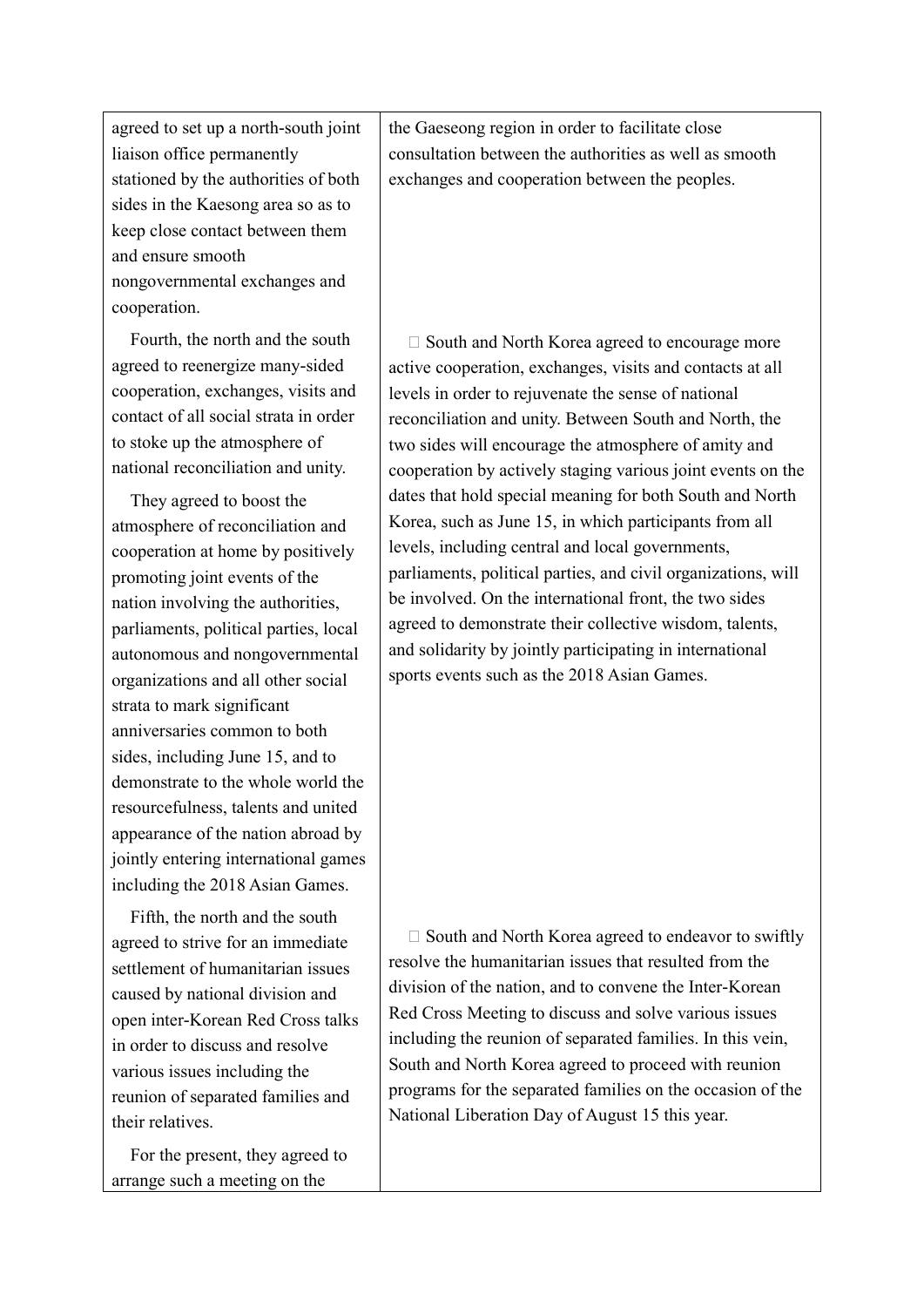occasion of forthcoming August 15 national liberation day.

Sixth, the north and the south agreed to push ahead with projects agreed upon in the October 4 Declaration so as to ensure a balanced development of the national economy and achieve coprosperity and take practical measures for relinking, upgrading and exploiting the railway lines and roads on the east and west coasts in the first stage.

**2. The north and the south will work together to ease the acute military tension and substantially remove the danger of war on the Korean peninsula.**

To defuse military tension and remove war danger on the peninsula is a very important issue related to the destiny of the nation and a vital issue for ensuring a peaceful and stable life of our fellow countrymen.

First, the north and the south agreed to completely discontinue all hostile acts against each other, which are the source of military tension and conflict, in all spaces of the ground, sea and air.

They agreed to stop loudspeaker broadcasting, leaflet scattering and all other hostile acts along the Military Demarcation Line and remove means of these acts from May 1 for the present and turn the Demilitarized Zone into a true peace zone in the future.

Second, the north and the south

 $\square$  South and North Korea agreed to actively implement the projects previously agreed in the 2007 October 4 Declaration, in order to promote balanced economic growth and co-prosperity of the nation. As a first step, the two sides agreed to adopt practical steps towards the connection and modernization of the railways and roads on the eastern transportation corridor as well as between Seoul and Sinuiju for their utilization.

2. South and North Korea will make joint efforts to alleviate the acute military tension and practically eliminate the danger of war on the Korean Peninsula. Alleviating the military tension and eliminating the danger of war is a highly significant challenge directly linked to the fate of the Korean people and also a vital task in guaranteeing their peaceful and stable lives.

 $\square$  South and North Korea agreed to completely cease all hostile acts against each other in every domain, including land, air and sea, that are the source of military tension and conflict. In this vein, the two sides agreed to transform the demilitarized zone into a peace zone in a genuine sense by ceasing as of May 1 this year all hostile acts and eliminating their means, including broadcasting through loudspeakers and distribution of leaflets, in the areas along the Military Demarcation Line.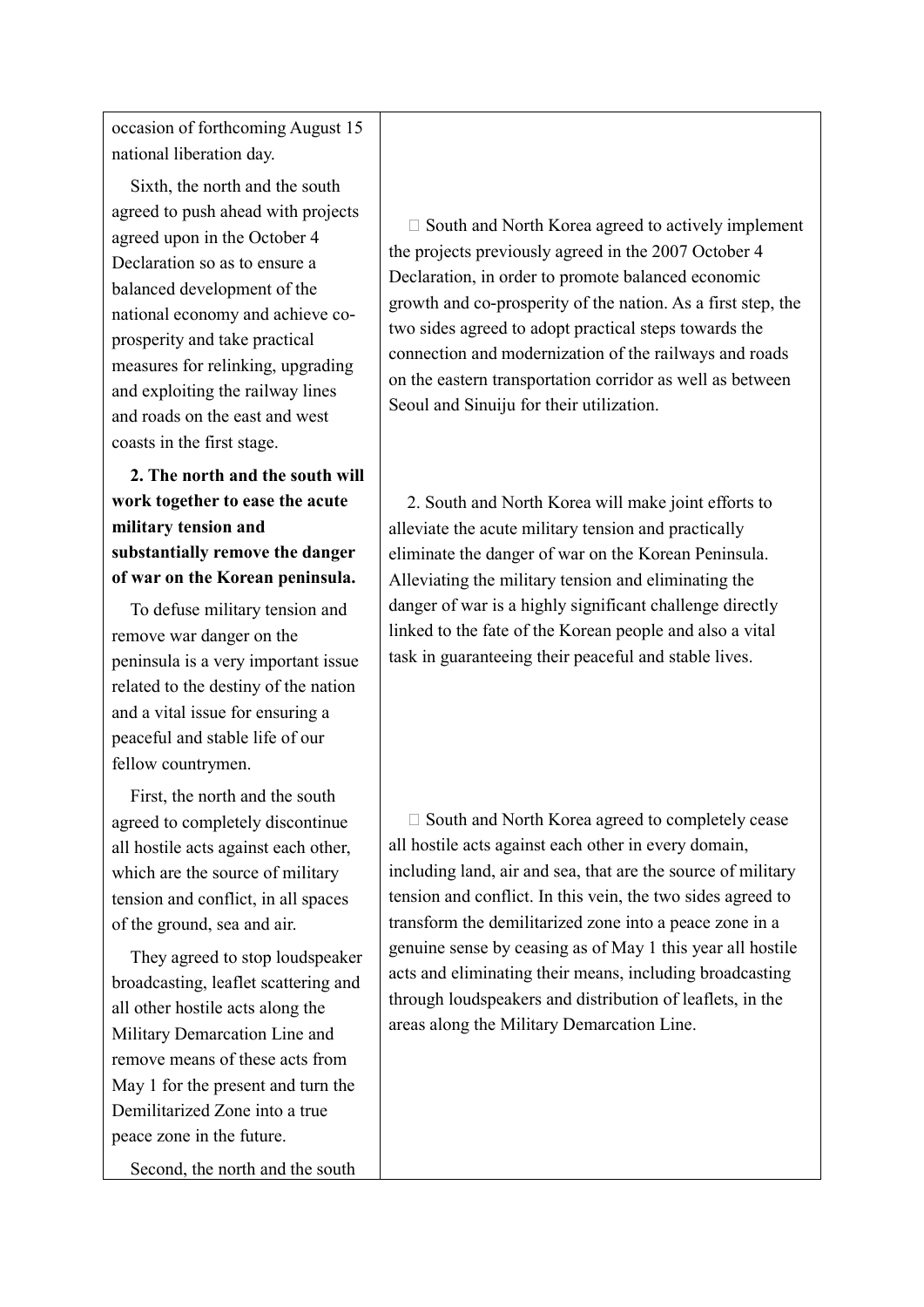agreed to take practical measures for preventing any accidental military clash and ensuring safe fishing activities by turning the area along the "northern limit line" on the West Sea into a peace zone.

Third, the north and the south agreed to take a series of military security measures for revitalizing mutual cooperation, exchanges, visits and contact.

The north and the south agreed to hold frequent talks of military authorities including ministers of the people's armed forces and to arrange general-level military talks first in May so as to immediately discuss and resolve military issues arising between both sides.

**3. The north and the south will closely work together to build a permanent and durable peace mechanism on the Korean peninsula.**

It is a historic task that allows no further delay to put an end to the current abnormal armistice and set up a definite peace mechanism on the Korean peninsula.

First, the north and the south reaffirmed the nonaggression agreement on the non-use of any type of armed force against each other, and agreed to strictly observe it.

Second, the north and the south agreed to reduce armaments by stages in accordance with the easing of military tension and the substantial building of mutual

 $\square$  South and North Korea agreed to devise a practical scheme to turn the areas around the Northern Limit Line in the West Sea into a maritime peace zone in order to prevent accidental military clashes and guarantee safe fishing activities.

 $\square$  South and North Korea agreed to take various military measures to ensure active mutual cooperation, exchanges, visits and contacts. The two sides agreed to hold frequent meetings between military authorities, including the Defense Ministers Meeting, in order to immediately discuss and solve military issues that arise between them. In this regard, the two sides agreed to first convene military talks at the rank of general in May.

3. South and North Korea will actively cooperate to establish a permanent and solid peace regime on the Korean Peninsula. Bringing an end to the current unnatural state of armistice and establishing a robust peace regime on the Korean Peninsula is a historical mission that must not be delayed any further.

 $\Box$  South and North Korea reaffirmed the Non-Aggression Agreement that precludes the use of force in any form against each other, and agreed to strictly adhere to this Agreement.

 $\square$  South and North Korea agreed to carry out disarmament in a phased manner, as military tension is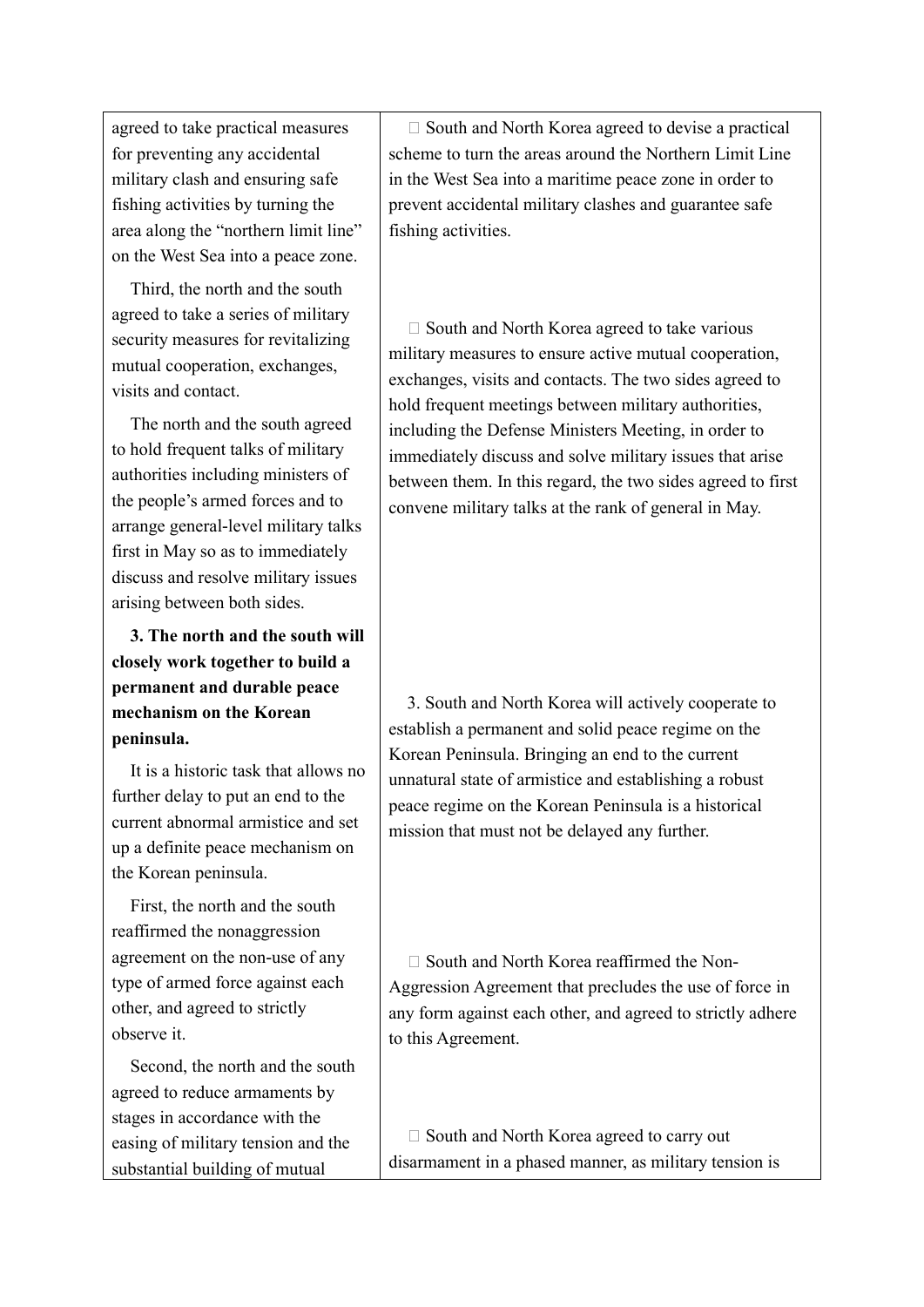military confidence.

Third, the north and the south agreed to push ahead with holding of three-party talks involving the north, the south and the US, or four-party talks embracing the north, the south, China and the US to declare the termination of war, replace the armistice agreement with a peace pact and establish a permanent and lasting peace mechanism in this year that marks the 65th anniversary of the conclusion of the armistice agreement.

Fourth, the north and the south affirmed the common goal to make the Korean peninsula nuclear-free through its complete denuclearization.

The north and the south shared the view that the proactive measures taken by the north are very important and crucial for the denuclearization of the Korean peninsula, and agreed to fulfil their respective responsibility and role in the future.

The north and the south agreed to work hard to win support and cooperation from the international community for the denuclearization of the Korean peninsula.

The leaders of the north and the south agreed to frequently have a serious discussion of the matters of national importance through regular talks and hotline to consolidate confidence, and make

alleviated and substantial progress is made in military confidence-building.

 $\Box$  During this year that marks the 65th anniversary of the Armistice, South and North Korea agreed to actively pursue trilateral meetings involving the two Koreas and the United States, or quadrilateral meetings involving the two Koreas, the United States and China with a view to declaring an end to the War, turning the armistice into a peace treaty, and establishing a permanent and solid peace regime.

 $\square$  South and North Korea confirmed the common goal of realizing, through complete denuclearization, a nuclear-free Korean Peninsula. South and North Korea shared the view that the measures being initiated by North Korea are very meaningful and crucial for the denuclearization of the Korean Peninsula and agreed to carry out their respective roles and responsibilities in this regard. South and North Korea agreed to actively seek the support and cooperation of the international community for the denuclearization of the Korean Peninsula.

The two leaders agreed, through regular meetings and direct telephone conversations, to hold frequent and candid discussions on issues vital to the nation, to strengthen mutual trust and to jointly endeavor to